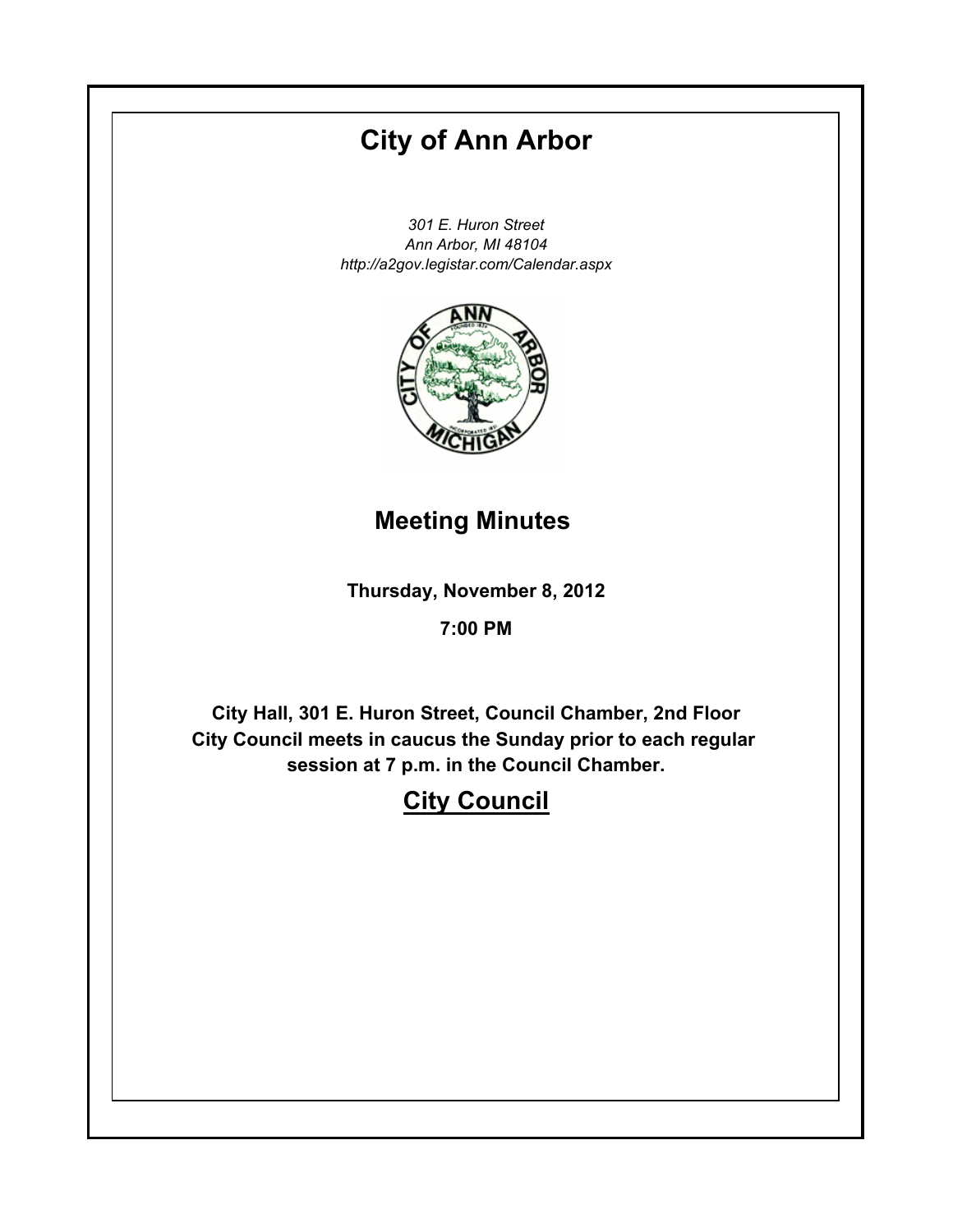# **CALL TO ORDER**

*Mayor Hieftje called the meeting of the Ann Arbor City Council to order at 7:13 p.m. in the Guy C. Larcom, Jr. Building, 2nd Floor Council Chambers, 301 E. Huron St.*

# **MOMENT OF SILENCE**

*Council stood for a moment of silence.*

# **PLEDGE OF ALLEGIANCE**

*Mayor Hieftje led Council in the recitation of the Pledge of Allegiance.*

# **ROLL CALL OF COUNCIL**

|  | <b>Present:</b> 9 - Mayor John Hieftje, Councilmember Stephen Kunselman, Councilmember |
|--|----------------------------------------------------------------------------------------|
|  | Marcia Higgins, Councilmember Margie Teall, Councilmember Mike                         |
|  | Anglin, Councilmember Sabra Briere, Councilmember Tony Derezinski,                     |
|  | Councilmember Christopher Taylor and Councilmember Jane Lumm                           |

**Absent:** 2 - Councilmember Sandi Smith and Councilmember Carsten Hohnke

# **APPROVAL OF AGENDA**

**A motion was made by Councilmember Briere, seconded by Councilmember Derezinski, that the Agenda be approved with the following changes:**

**Add: CLOSED SESSION UNDER THE OPEN MEETINGS ACT, MCLA 15.268(C) FOR STRATEGY AND NEGOTIATION SESSIONS CONNECTED WITH THE NEGOTIATION OF A COLLECTIVE BARGAINING AGREEMENT (Add after Public Commentary - Reserved Time)**

**On a voice vote, the Mayor declared the motion carried.**

#### **INT INTRODUCTIONS**

*Councilmember Hohnke arrived at 7:15 p.m.*

- Present: 10 Mayor John Hieftje, Councilmember Stephen Kunselman, Councilmember Marcia Higgins, Councilmember Margie Teall, Councilmember Mike Anglin, Councilmember Sabra Briere, Councilmember Tony Derezinski, Councilmember Christopher Taylor, Councilmember Carsten Hohnke and Councilmember Jane Lumm
- **Absent:** 1 Councilmember Sandi Smith
- **INT-1** [12-1412](http://a2gov.legistar.com/gateway.aspx/matter.aspx?key=9752) Volunteer of the Month Proclamation for Samantha Brandfon 11/8/12

*Mayor Hieftje read a proclamation honoring Samantha Brandfon as Volunteer of the Month. Ms. Brandfon has made significant contributions of time, energy and morale to the members of the Ann Arbor Police Department and to the citizens of Ann Arbor through her volunteer work with the Police Department. (A copy of the proclamation is on file in the City Clerk's Office.)*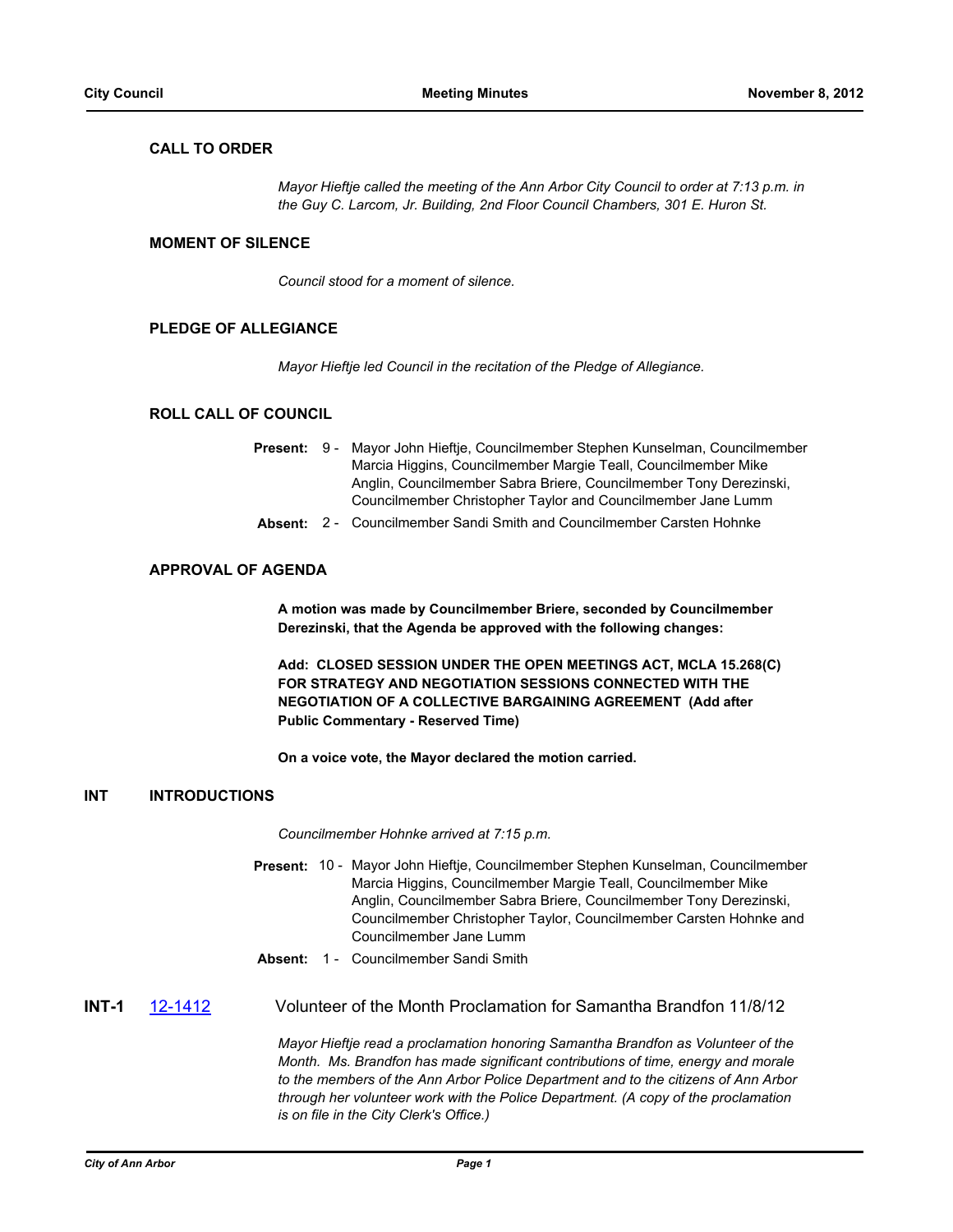#### **Received and Filed**

#### **PUBLIC COMMENTARY - RESERVED TIME (3 MINUTES PER SPEAKER)**

**\* (SPEAKERS ARE NOT PERMITTED TO GRANT THEIR RESERVED TIME TO AN ALTERNATE SPEAKER)**

**\* ACCOMMODATIONS CAN BE MADE FOR PERSONS NEEDING ASSISTANCE WHILE ADDRESSING COUNCIL**

**Thomas Partridge - Protect Ann Arbor's most vulnerable residents. Provide access to county-wide transportation. Expand access to affordable housing and support services. 1.**

> *Thomas Partridge, Ann Arbor resident, addressed Council regarding protecting Ann Arbor's most vulnerable residents, providing access to countywide transportation and expanding access to affordable housing and support services.*

# **2. Kermit Schlansker - Values**

*Kermit Schlansker, 2960 Marshall St., addressed Council regarding values in government and the need for progress. He said that the national government is mostly concerned with politics and is not taking care of the country's essential business.*

# **3. Joel Batterman - Transit**

*Joel Batterman, 1512 Gilbert Court, said that he was saddened to hear that the proposed countywide transportation authority would not be moving forward. He encouraged Council to take the initiative in the coming year and to continue to work toward this important goal for regional bus transportation.*

#### **4. Carolyn Lusch - Transit Authority**

*Carolyn Lusch, 1506 Gilbert Ct., addressed Council regarding the proposed resolution to withdraw from the New Act 196 Public Transportation Authority. She said that the need for transit still exists and she is encouraged that there is still support and that the dialogue on this important issue will continue.*

### **CLOSED SESSION MCL15.268C FOR STRAGEGY NEGOATIONS**

**A motion was made by Councilmember Higgins, seconded by Councilmember Anglin, that Council enter into Closed Session, under MCL 15.268 (c), for strategy and negotiation sessions connected with the negotiation of a collective bargaining agreement. On a roll call, the vote was as follows with the Mayor declaring the motion carried (The meeting recessed at 7:30 p.m.):**

- Yeas: 10 Mayor Hieftje, Councilmember Kunselman, Councilmember Higgins, Councilmember Teall, Councilmember Anglin, Councilmember Briere, Councilmember Derezinski, Councilmember Taylor, Councilmember Hohnke and Councilmember Lumm
- **Nays:** 0
- **Absent:** 1 Councilmember Smith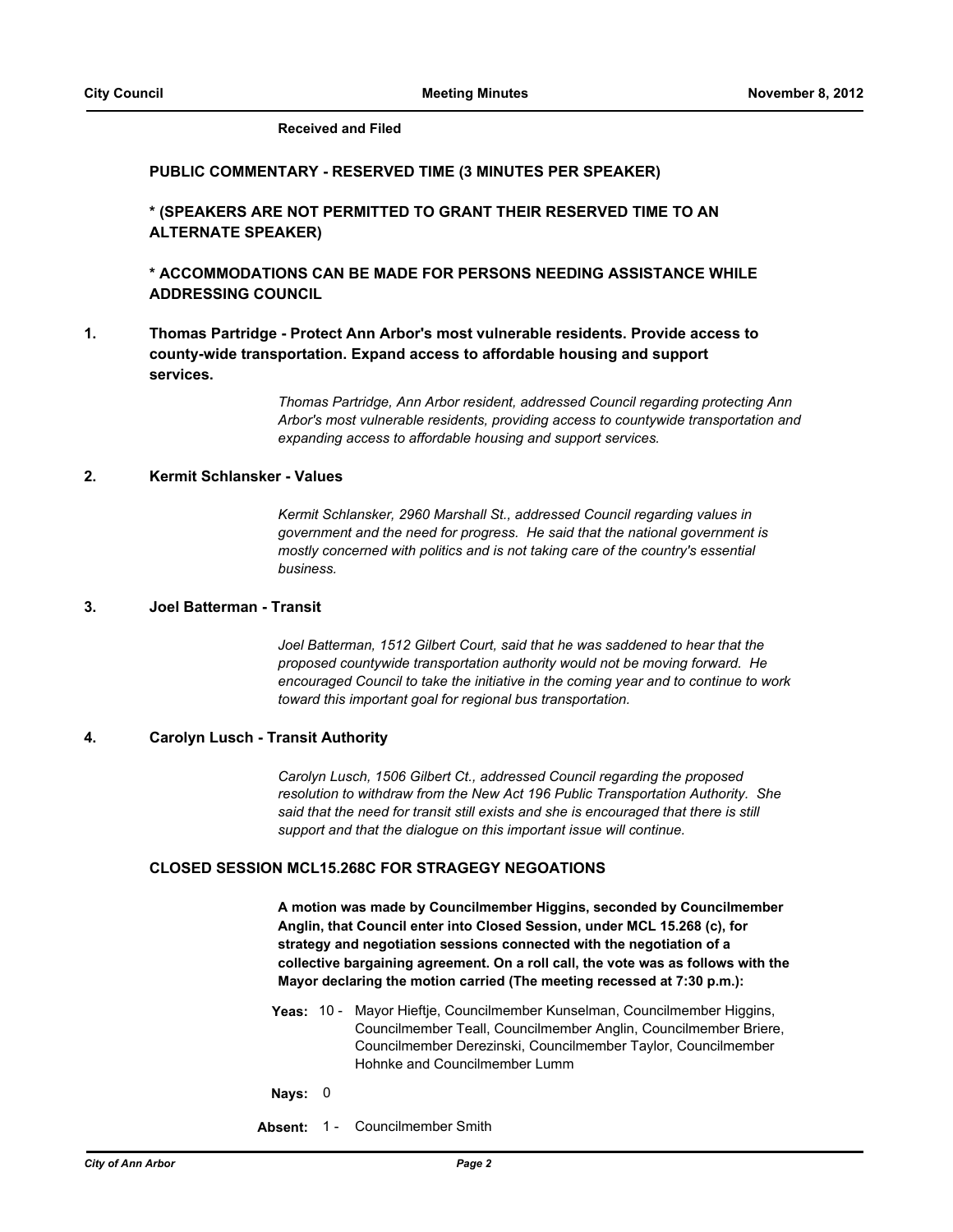#### **MEETING RECONVENED**

**A motion was made by Councilmember Higgins, seconded by Councilmember Teall, that the meeting reconvene. On a voice vote, the Mayor declared the motion carried and the meeting reconvened at 8:30 p.m.**

#### **COMMUNICATIONS FROM COUNCIL**

#### *COUNCILMEMBER BRIERE*

*Councilmember Briere stated she would be bringing forward the nomination of Patty Smith to the Environmental Commission. She stated the resolution would be ready for Council at their next meeting.*

*Councilmember Briere announced that she and Councilmembers Kunselman and Higgins would be bringing a proposed revision to the towing ordinance to the next regular session of Council.*

*Councilmember Briere stated she and Councilmember Higgins are also working on a proposed amendment to the Public Art Ordinance. This amendment would also be ready for the November 19 City Council meeting.*

#### *COUNCILMEMBER LUMM*

*Councilmember Lumm announced that she would be proposing an amendment to the Public Art Ordinance to eliminate the percent for art program. Councilmember Lumm stated this ordinance would be ready for the November 19 meeting. She encouraged other councilmembers to contact her if they were interested in co-sponsoring.*

*Councilmember Lumm stated she would also have an ordinance amendment regarding the exemption of non-profits from the Living Wage Ordinance. She stated this amendment will also be ready for First Reading on November 19.*

#### *COUNCILMEMBER HIGGINS*

*Councilmember Higgins asked that councilmembers contact her regarding their interest in committee assignments for the upcoming year. She stated she would like to have the proposed assignments ready for the first meeting in December.*

#### **COMMUNICATIONS FROM THE CITY ADMINISTRATOR**

*City Administrator Steve Powers reported on the following:*

#### *NOVEMBER 2012 GENERAL ELECTION*

*City Administrator Powers thanked the City's election inspectors and the City Clerk's Office for their hard work on Election Day, Tuesday, November 6, 2012.* 

*WASHTENAW AREA TRANSPORTATION STUDY MEETING (W.A.T.S.)*

*The city will host a W.A.T.S. meeting on November 27, 2012 in the Council Chamber. This will give the public an opportunity to review deficiencies in areas of non-motorized safety, transit, bridge pavement and congestion identified while*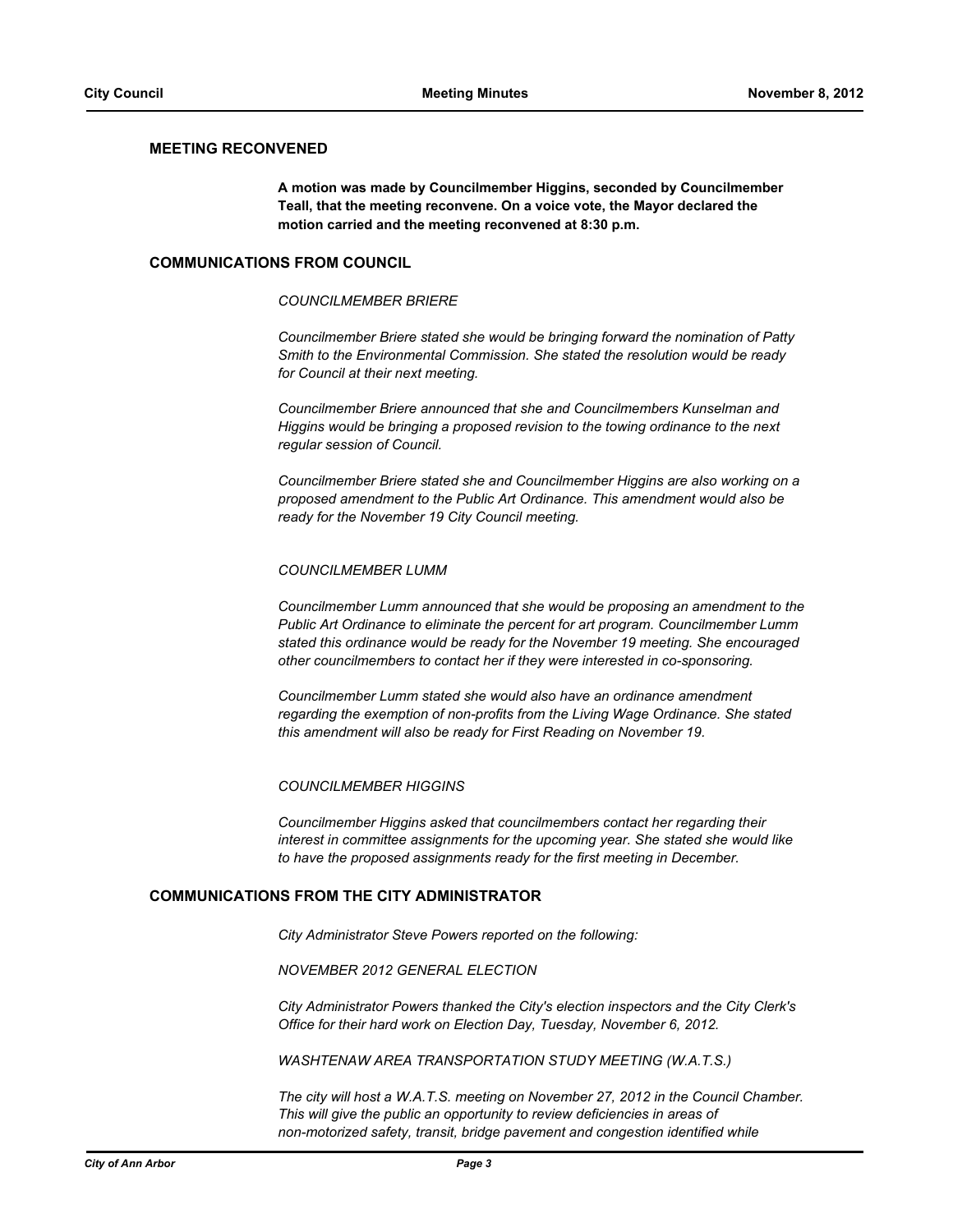*developing the County's 2040 long-range transportation plan.* 

*COMMUTER TRAIN TESTING*

*MDOT, SEMCOG and Amtrak are conducting a commuter train test on November 13, 2012. A test of safety and equipment is being conducted pursuant to the Federal Rail Administration, in advance of offering passenger service between Ann Arbor and Detroit. Testing will begin in Pontiac at 8 p.m. with the trains traveling through Ann Arbor later that night.* 

*Mayor Hieftje said that he would like the City to look at creating more precincts for national elections, in response to the new electronic pollbooks and the State limitation of one laptop per precinct. He stated the long lines could be attributed to only one check-in (electronic pollbook) per precinct. Mayor Hieftje noted that additional polling places did not seem to be needed for the City's smaller, local elections.*

# **PH PUBLIC HEARINGS (3 MINUTES PER SPEAKER)**

**PH-1** [12-1178](http://a2gov.legistar.com/gateway.aspx/matter.aspx?key=9498) An Ordinance to Amend Chapter 55 (Zoning), Rezoning of 8.9 Acres from PUD (Planned Unit Development District) to Revised PUD, Plymouth Green Crossings Revised PUD Zoning and Supplemental Regulations, Northwest corner of Plymouth and Green Roads (CPC Recommendation: Approval - 7 Yeas and 0 Nays) (Ordinance No. ORD-12-31)

> *A public hearing was conducted on the proposed amendment to Chapter 55, Rezoning of 8.9 Acres from PUD (Planned Unit Development District) to Revised PUD, Plymouth Green Crossings Revised PUD Zoning and Supplemental Regulations, located on the northwest corner of Plymouth and Green Roads. Notice of public hearing was published October 25, 2012.*

*Tom Partridge spoke in opposition to the proposed Plymouth Green Crossings Revised PUD Zoning.*

*There being no further comment, the Mayor declared the hearing closed.*

**Held and Closed**

Enactment No: ORD-12-31

**PH-2** [12-1158](http://a2gov.legistar.com/gateway.aspx/matter.aspx?key=9476) Resolution to Approve Plymouth Green Crossings Revised PUD Site Plan, Northwest corner of Plymouth and Green Roads (CPC Recommendation: Approval - 7 Yeas and 0 Nays)

> *A public hearing was conducted on the proposed Resolution to approve Plymouth Green Crossings Revised PUD Site Plan, located on the northwest corner of Plymouth and Green Roads. Notice of public hearing was published October 25, 2012.*

*Tom Partridge spoke in opposition to the proposed Plymouth Green Crossing Revised PUD Site Plan.*

*There being no further comment, the Mayor declared the hearing closed.*

**Held and Closed**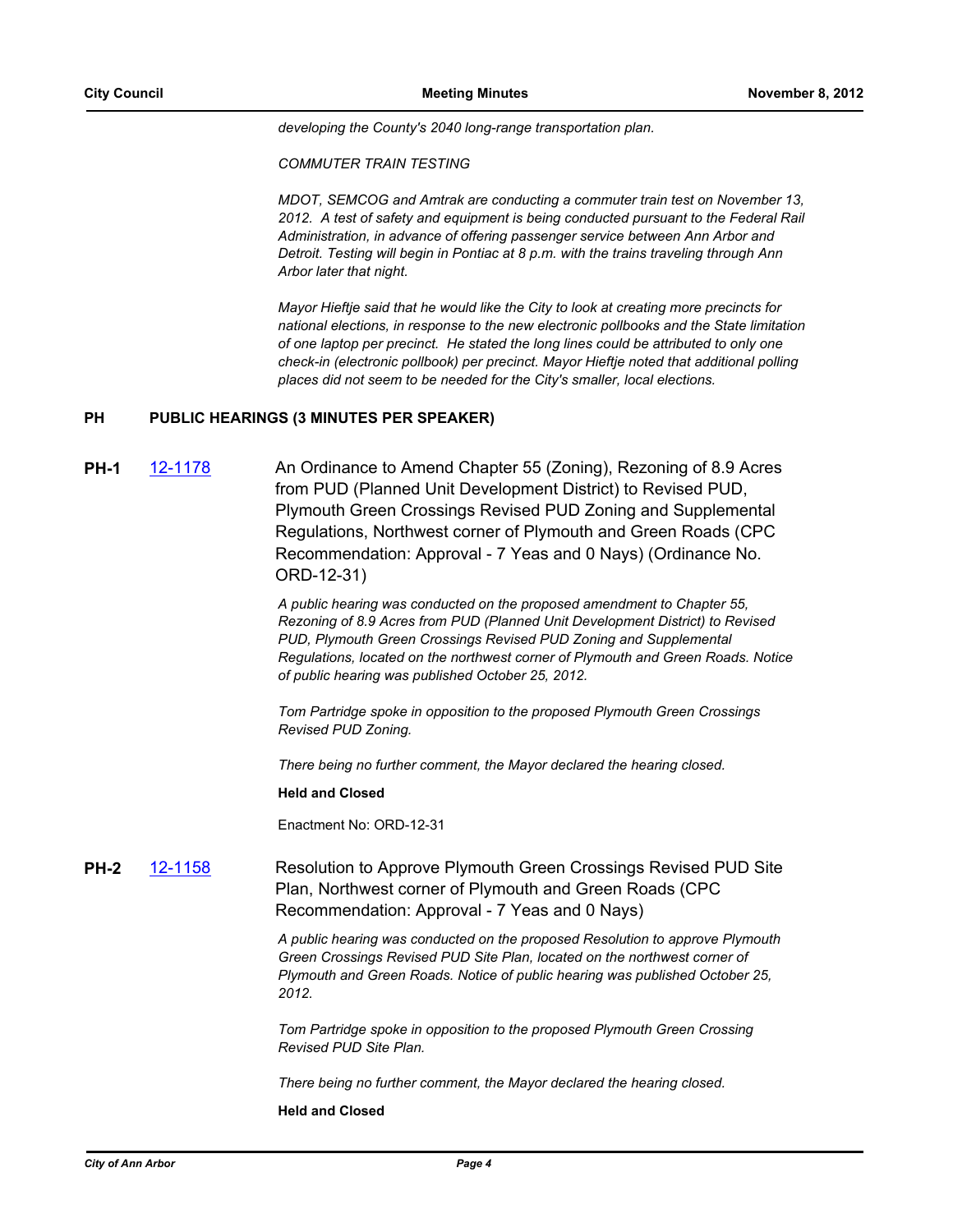Enactment No: R-12-494

**PH-3** [12-1201](http://a2gov.legistar.com/gateway.aspx/matter.aspx?key=9525) An Ordinance to Amend Section 5:517 of Chapter 61, Signs and Outdoor Advertising, Title V, of the Code of the City of Ann Arbor Section, to Shift the Responsibilities of the Sign Board of Appeals to the Zoning Board of Appeals (Ordinance No. ORD-12-32)

> *A public hearing was conducted on the proposed amendment to Chapter 61, Section 5:517, Signs and Outdoor Advertising, Title V of the Code of the City of Ann Arbor, to shift the responsibilities of the Sign Board of Appeals to the Zoning Board of Appeals. Notice of public hearing was published October 25, 2012.*

*There being no one present to speak, the Mayor declared the hearing closed.*

**Held and Closed**

Enactment No: ORD-12-32

#### **COMMUNICATIONS FROM COUNCIL**

*None.*

#### **A APPROVAL OF COUNCIL MINUTES**

**A-1** [12-1386](http://a2gov.legistar.com/gateway.aspx/matter.aspx?key=9708) Work Session Meeting minutes of October 8, 2012 and the Regular Session Meeting Minutes of October 15, 2012

> **A motion was made by Councilmember Briere, seconded by Councilmember Teall, that the Work Session meeting minutes of October 8 and the Regular Session Meeting minutes of October 15, 2012 be approved as presented. On a voice vote, the Mayor declared the motion carried.**

# **CA CONSENT AGENDA**

#### **CONSENT AGENDA ITEM REMOVED**

*With unanimous consent of Council, the following items were removed from the Consent Agenda and placed at the end of same:*

*CA-1 Resolution to Approve Agreement with the Michigan Department of Transportation for Construction Engineering Services for Huron Street Pedestrian Island Installation (\$6,400.00)*

#### **Passed on consent agenda**

**A motion was made by Councilmember Anglin, seconded by Councilmember Hohnke, that the following Consent Items be approved as presented. On a voice vote, the Mayor declared the motion carried.**

**CA-2** [12-1354](http://a2gov.legistar.com/gateway.aspx/matter.aspx?key=9673) Resolution to Approve Memorandum of Understanding between the City of Ann Arbor and the Township of Scio for the Liberty Road Sanitary Lift Station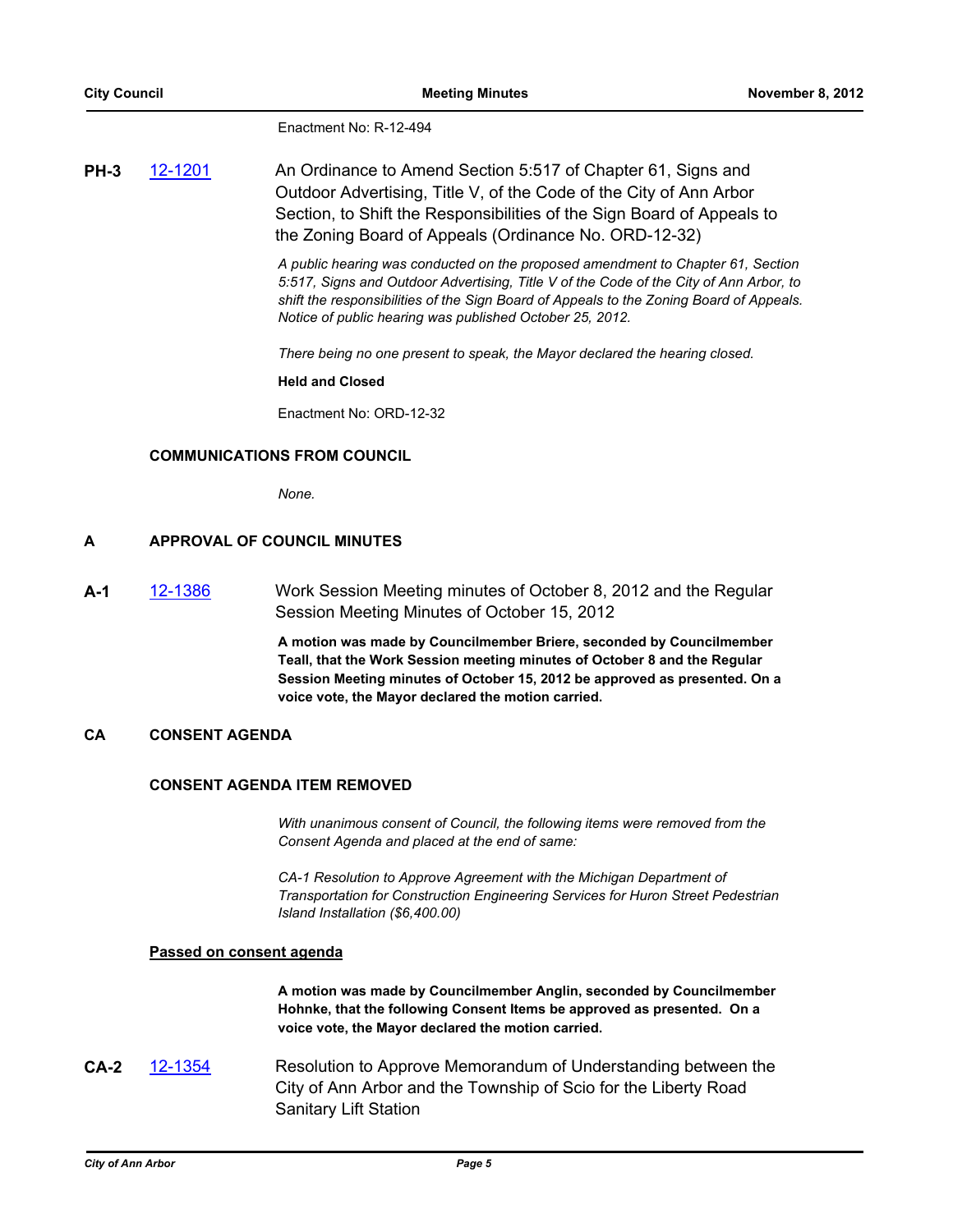Enactment No: R-12-491

| $CA-3$ | 12-1350 | Resolution to Accept Board of Insurance Administration Minutes of |
|--------|---------|-------------------------------------------------------------------|
|        |         | September 26, 2012                                                |

Enactment No: R-12-492

**CA-1** [12-1316](http://a2gov.legistar.com/gateway.aspx/matter.aspx?key=9635) Resolution to Approve Agreement with the Michigan Department of Transportation for Construction Engineering Services for Huron Street Pedestrian Island Installation (\$6,400.00)

> **A motion was made by Councilmember Briere, seconded by Councilmember Derezinski, that the Resolution be Approved. On a voice vote, the Mayor declared the motion carried.**

Enactment No: R-12-493

#### **B ORDINANCES - SECOND READING**

**B-1** [12-1178](http://a2gov.legistar.com/gateway.aspx/matter.aspx?key=9498) An Ordinance to Amend Chapter 55 (Zoning), Rezoning of 8.9 Acres from PUD (Planned Unit Development District) to Revised PUD, Plymouth Green Crossings Revised PUD Zoning and Supplemental Regulations, Northwest corner of Plymouth and Green Roads (CPC Recommendation: Approval - 7 Yeas and 0 Nays) (Ordinance No. ORD-12-31)

> *(The complete copy of the text of Ordinance No. ORD-12-31 is on file in the City Clerk's Office.)*

**A motion was made by Councilmember Derezinski, seconded by Councilmember Lumm, that the Ordinance be adopted as presented on Second Reading. On a voice vote, the Mayor declared the motion carried.**

Enactment No: ORD-12-31

**DB-1** [12-1158](http://a2gov.legistar.com/gateway.aspx/matter.aspx?key=9476) Resolution to Approve Plymouth Green Crossings Revised PUD Site Plan, Northwest corner of Plymouth and Green Roads (CPC Recommendation: Approval - 7 Yeas and 0 Nays)

> **A motion was made by Councilmember Lumm, seconded by Councilmember Derezinski, that the Resolution be approved. On a voice vote, the Mayor declared the motion carried.**

Enactment No: R-12-494

**B-2** [12-1201](http://a2gov.legistar.com/gateway.aspx/matter.aspx?key=9525) An Ordinance to Amend Section 5:517 of Chapter 61, Signs and Outdoor Advertising, Title V, of the Code of the City of Ann Arbor Section, to Shift the Responsibilities of the Sign Board of Appeals to the Zoning Board of Appeals (Ordinance No. ORD-12-32)

> *(The complete copy of the text of Ordinance No. ORD-12-32 is on file in the City Clerk's Office.)*

> **A motion was made by Councilmember Briere, seconded by Councilmember Derezinski, that the Ordinance be adopted as presented on Second Reading.**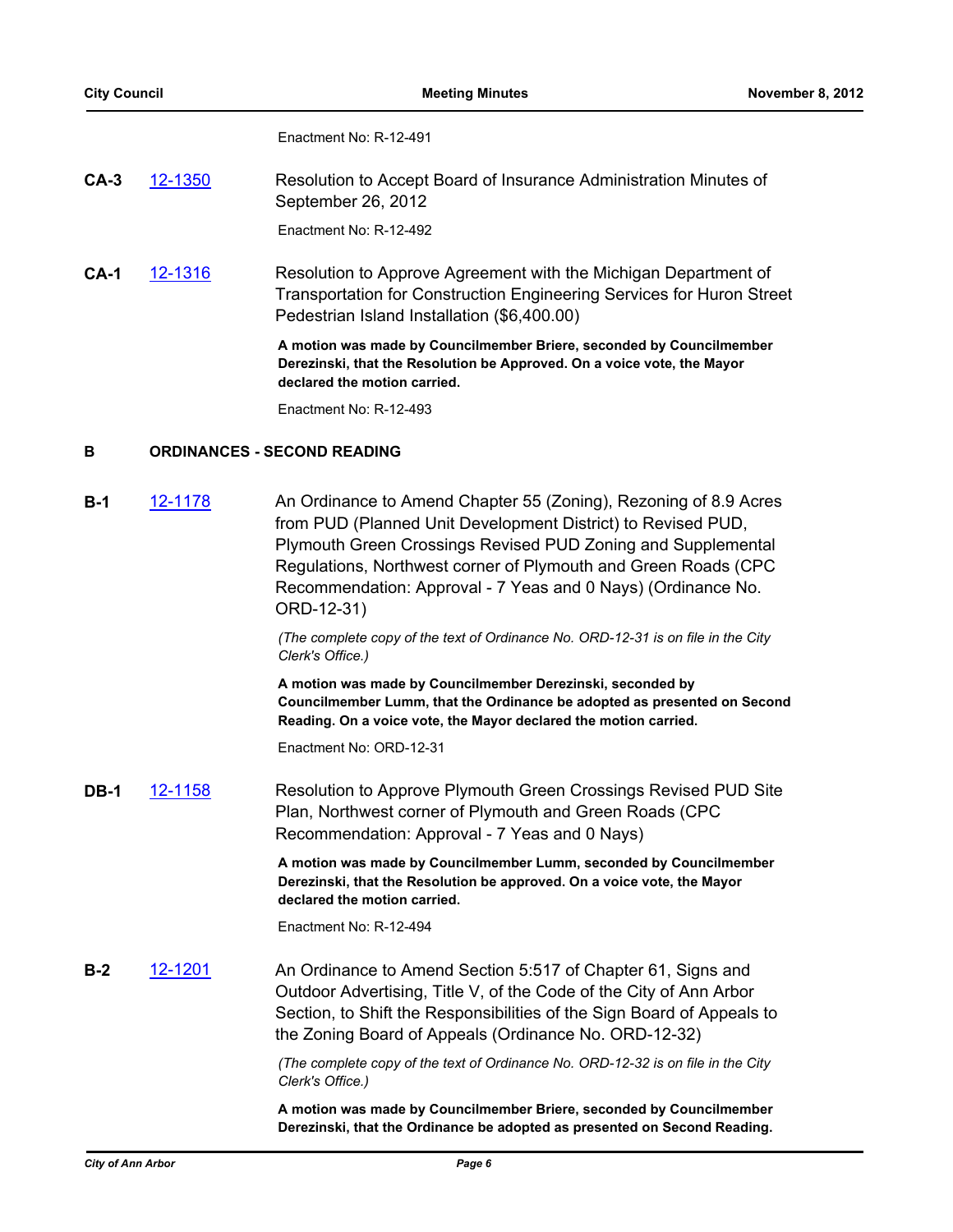#### **On a voice vote, the Mayor declared the motion carried.**

Enactment No: ORD-12-32

#### **C ORDINANCES - FIRST READING**

**None.**

- **D MOTIONS AND RESOLUTIONS**
- **DC New Business Council:**
- **DC-1** [12-1392](http://a2gov.legistar.com/gateway.aspx/matter.aspx?key=9716) Resolution to Add a Position to the North Main/Huron River Corridor Study Task Force

**A motion was made by Councilmember Briere, seconded by Councilmember Teall, that the Resolution be approved. On a voice vote, the Mayor declared the motion carried.**

Enactment No: R-12-495

**DC-2** [12-1394](http://a2gov.legistar.com/gateway.aspx/matter.aspx?key=9719) Resolution to Exempt Community Action Network from the Requirements of the Living Wage Ordinance

> **A motion was made by Councilmember Lumm, seconded by Councilmember Taylor, that the Resolution be approved.**

Enactment No: R-12-496

**A motion was made by Councilmember Briere, seconded by Councilmember Derezinski, that the Resolution be amended as follows:**

**Last RESOLVED Clause:**

**RESOLVED, That City Council grants CAN a[ three] ONE-year exemption from the Living Wage Ordinance and that CAN will not be required to comply with the requirements of the Living Wage Ordinance until November [8]7, 20[15]13.**

**Note: [ ] Brackets indicate deleted language. All CAPS indicate new language.**

**On a roll call, the vote was as follows with the Mayor declaring the motion defeated:**

- **Yeas:** Mayor Hieftje, Councilmember Higgins, Councilmember Briere, Councilmember Derezinski and Councilmember Lumm Yeas:  $5 -$
- **Nays:** Councilmember Kunselman, Councilmember Teall, Councilmember Anglin, Councilmember Taylor and Councilmember Hohnke Nays:  $5 -$
- **Absent:** 1 Councilmember Smith

Enactment No: R-12-496

*Councilmember Higgins requested a status report from staff regarding the effect of the Living Wage ordinance on non-profits and a status on the proposed revisions.*

#### **A motion was made by Councilmember Lumm, seconded by Councilmember**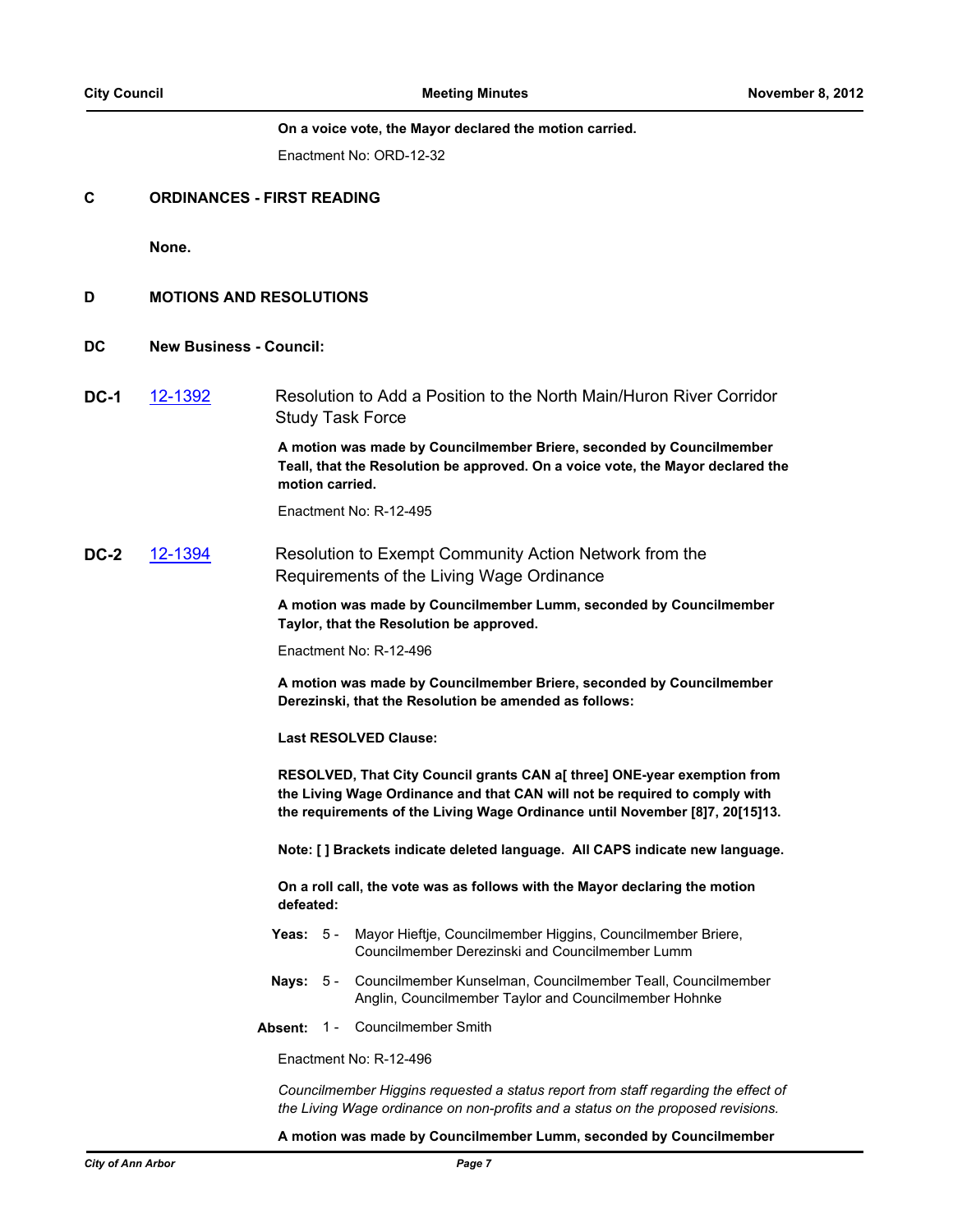|             |                | Taylor, that the Resolution be approved as originally presented. On a roll call,<br>the vote was as follows with the Mayor declaring the motion carried:                                                                                                     |
|-------------|----------------|--------------------------------------------------------------------------------------------------------------------------------------------------------------------------------------------------------------------------------------------------------------|
|             |                | Yeas: 8 - Councilmember Kunselman, Councilmember Higgins, Councilmember<br>Teall, Councilmember Anglin, Councilmember Briere, Councilmember<br>Derezinski, Councilmember Taylor and Councilmember Lumm                                                       |
|             |                | Nays: 2 - Mayor Hieftje and Councilmember Hohnke                                                                                                                                                                                                             |
|             |                | 1 - Councilmember Smith<br><b>Absent:</b>                                                                                                                                                                                                                    |
|             |                | Enactment No: R-12-496                                                                                                                                                                                                                                       |
| <b>DC-3</b> | <u>12-1355</u> | Resolution to Approve a Request from Cherry Republic, Inc., for a New<br>Wine Tasting Room to be located at 223 S. Main St., d/b/a Cherry<br>Republic                                                                                                        |
|             |                | A motion was made by Councilmember Derezinski, seconded by<br>Councilmember Anglin, that the Resolution be approved. On a voice vote, the<br>Mayor declared the motion carried.                                                                              |
|             |                | Enactment No: R-12-497                                                                                                                                                                                                                                       |
| DC-4        | 12-1398        | Resolution Regarding Transitioning the City's Employee Retirement<br>Plan from a Defined Benefit Plan to a Defined Contribution Plan                                                                                                                         |
|             |                | A motion was made by Councilmember Lumm, seconded by Councilmember<br>Kunselman, that the resolution be approved.                                                                                                                                            |
|             |                | Councilmember Lumm withdrew her motion.                                                                                                                                                                                                                      |
| <b>DC-5</b> | 12-1404        | Resolution to Withdraw from the New Act 196 Public Transportation<br>Authority, to Terminate the 4-Party Agreement between the City,<br>AATA, Ypsilanti and Washtenaw County, and to Continue Discussion<br>of Expanded Transit Among Urban Core Communities |
|             |                | Councilmember Higgins moved, seconded by Councilmember Teall, that Council<br>allow the representative of AATA time to speak on the proposed Resolution.                                                                                                     |
|             |                | On roll call, the vote was as follows:                                                                                                                                                                                                                       |
|             |                | Yeas: Councilmembers Briere, Derezinski, Lumm, Taylor, Teall, Hohnke, Anglin and<br>Mayor Hieftje, 8;                                                                                                                                                        |
|             |                | Nays: Councilmembers Higgins and Kunselman, 2                                                                                                                                                                                                                |
|             |                | Absent: Councilmember Smith, 1.                                                                                                                                                                                                                              |
|             |                | The Mayor declared the motion carried.                                                                                                                                                                                                                       |
|             |                | Councilmember Lumm asked the AATA to provide 2011 numbers comparing the<br>City's bus system costs for service compared to other Michigan bus systems,<br>including the University of Michigan busses.                                                       |
|             |                | Councilmember Kunselman inquired as to whether the level of service currently being<br>provided was sustainable without additional funding.                                                                                                                  |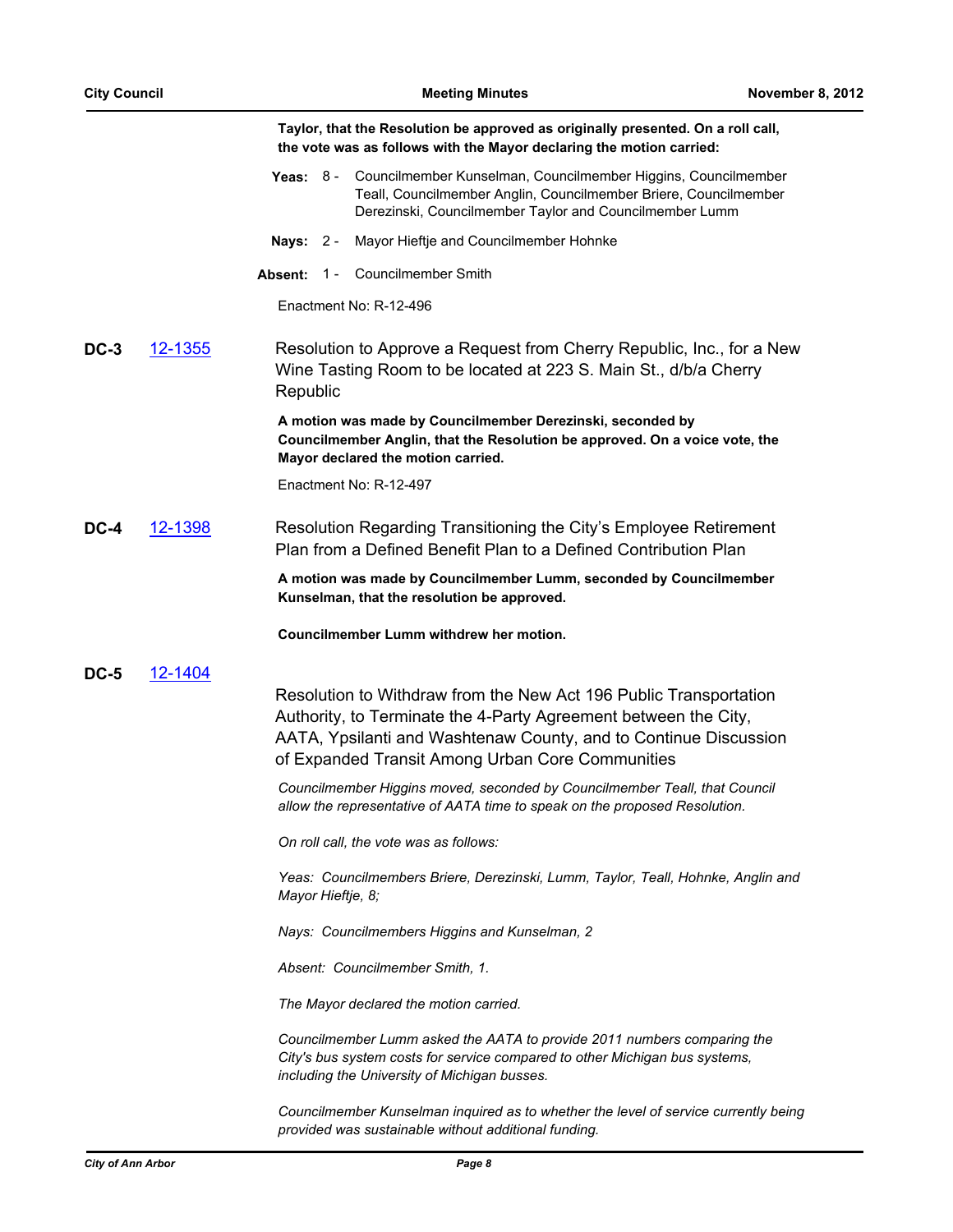*Councilmember Anglin asked for the cost associated with the increased service on Washtenaw Avenue.*

**A motion was made by Councilmember Briere, seconded by Councilmember Kunselman, that the Resolution be approved. On a roll call, the vote was as follows with the Mayor declaring the motion carried:**

Yeas: 10 - Mayor Hieftje, Councilmember Kunselman, Councilmember Higgins, Councilmember Teall, Councilmember Anglin, Councilmember Briere, Councilmember Derezinski, Councilmember Taylor, Councilmember Hohnke and Councilmember Lumm

#### **Nays:** 0

**Absent:** 1 - Councilmember Smith

Enactment No: R-12-498

**DC-6** [12-1407](http://a2gov.legistar.com/gateway.aspx/matter.aspx?key=9735) Resolution to Allocate Funds to the Affordable Housing Fund

**A motion was made by Councilmember Teall, seconded by Councilmember Higgins, that the Resolution be approved.**

Enactment No: R-12-499

**A motion was made by Councilmember Higgins, seconded by Councilmember Briere, that the Resolution be laid on the table. On a voice vote, the Mayor declared the motion carried.**

Enactment No: R-12-499

#### **RECESS**

*Mayor Hieftje declared a recess at 10:46 p.m. and reconvened the meeting at 10:53 p.m.*

#### **SUSPEND COUNCIL RULES**

**A motion was made by Councilmember Higgins, seconded by Councilmember Teall, that council suspend the Rules in order to have a closed session after 11:00 p.m. On a voice vote, the Mayor declared the motion carried unanimously.**

[12-1407](http://a2gov.legistar.com/gateway.aspx/matter.aspx?key=9735) Resolution to Allocate Funds to the Affordable Housing Fund

**A motion was made by Councilmember Higgins, seconded by Councilmember Briere, that the Resolution be taken of the table. On a voice vote, the Mayor declared the motion carried.**

Enactment No: R-12-499

**The question being the motion made by Councilmember Teall, seconded by Councilmember Higgins, that the Resolution be approved, on a voice vote, the Mayor declared the motion carried.**

Enactment No: R-12-499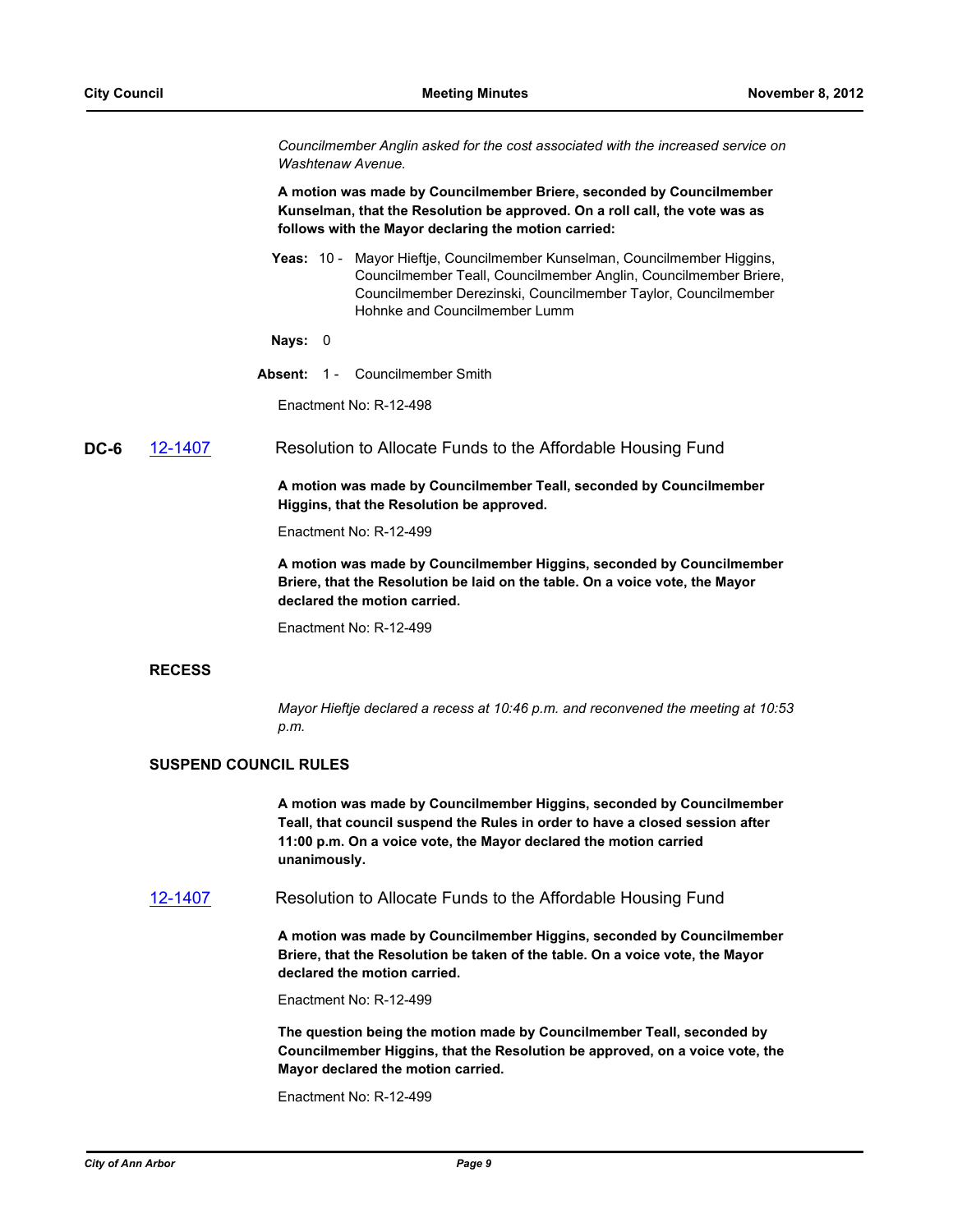| <b>City Council</b> |                              | <b>Meeting Minutes</b>                                                                                                                                                                                                                     | November 8, 2012 |
|---------------------|------------------------------|--------------------------------------------------------------------------------------------------------------------------------------------------------------------------------------------------------------------------------------------|------------------|
| DC-7                | <u>12-1410</u>               | Resolution to Increase Fire Services Authorized Staffing Level (8)<br><b>Votes Required)</b>                                                                                                                                               |                  |
|                     |                              | A motion was made by Councilmember Teall, seconded by Councilmember<br>Lumm, that the Resolution be approved. On a voice vote, the Mayor declared<br>the motion carried unanimously, thus satisfying the eight-vote requirement.           |                  |
|                     |                              | Enactment No: R-12-500                                                                                                                                                                                                                     |                  |
| <b>DB</b>           |                              | <b>New Business - Boards and Commissions:</b>                                                                                                                                                                                              |                  |
| DS                  | <b>New Business - Staff:</b> |                                                                                                                                                                                                                                            |                  |
| <b>DS-1</b>         | 12-1322                      | Resolution to Approve the Purchase of One Compressed Natural Gas<br>Powered Front Loading Refuse Truck from Bell Equipment Company<br>$($ ITB # 4250 \$302,357.00)                                                                         |                  |
|                     |                              | A motion was made by Councilmember Hohnke, seconded by Councilmember<br>Higgins, that the Resolution be approved. On a voice vote, the Mayor declared<br>the motion carried.                                                               |                  |
|                     |                              | Enactment No: R-12-501                                                                                                                                                                                                                     |                  |
| DS-2                | 12-1321                      | Resolution to Accept and Allocate Michigan Supreme Court State<br>Court Administrative Office Michigan Drug Court Grant Program Grant<br>and Approve Grant Contract (\$70,000.00) (8 Votes Required)                                       |                  |
|                     |                              | A motion was made by Councilmember Briere, seconded by Councilmember<br>Derezinski, that the Resolution be approved. On a voice vote, the Mayor<br>declared the motion carried unanimously, thus satisfying the eight-vote<br>requirement. |                  |
|                     |                              | Enactment No: R-12-502                                                                                                                                                                                                                     |                  |
| DS-3                | 12-1320                      | Resolution to Accept and Allocate Michigan Supreme Court State<br>Court Administrative Office DWI Drug Treatment Court Program Grant<br>and Approve Grant Contract (\$25,000.00) (8 Votes Required)                                        |                  |
|                     |                              | A motion was made by Councilmember Derezinski, seconded by<br>Councilmember Briere, that the Resolution be approved. On a voice vote, the<br>Mayor declared the motion carried unanimously, thus satisfying the eight-vote<br>requirement. |                  |
|                     |                              | Enactment No: R-12-503                                                                                                                                                                                                                     |                  |
| <b>DS-4</b>         | <u>12-1310</u>               | Resolution to Approve Agreement with the Michigan Department of<br>Transportation for the Thurston Elementary Safe Routes to School<br>Project (\$111,800.00)                                                                              |                  |
|                     |                              | A motion was made by Councilmember Derezinski, seconded by<br>Councilmember Lumm, that the Resolution be approved. On a voice vote, the<br>Mayor declared the motion carried.                                                              |                  |
|                     |                              | Enactment No: R-12-504                                                                                                                                                                                                                     |                  |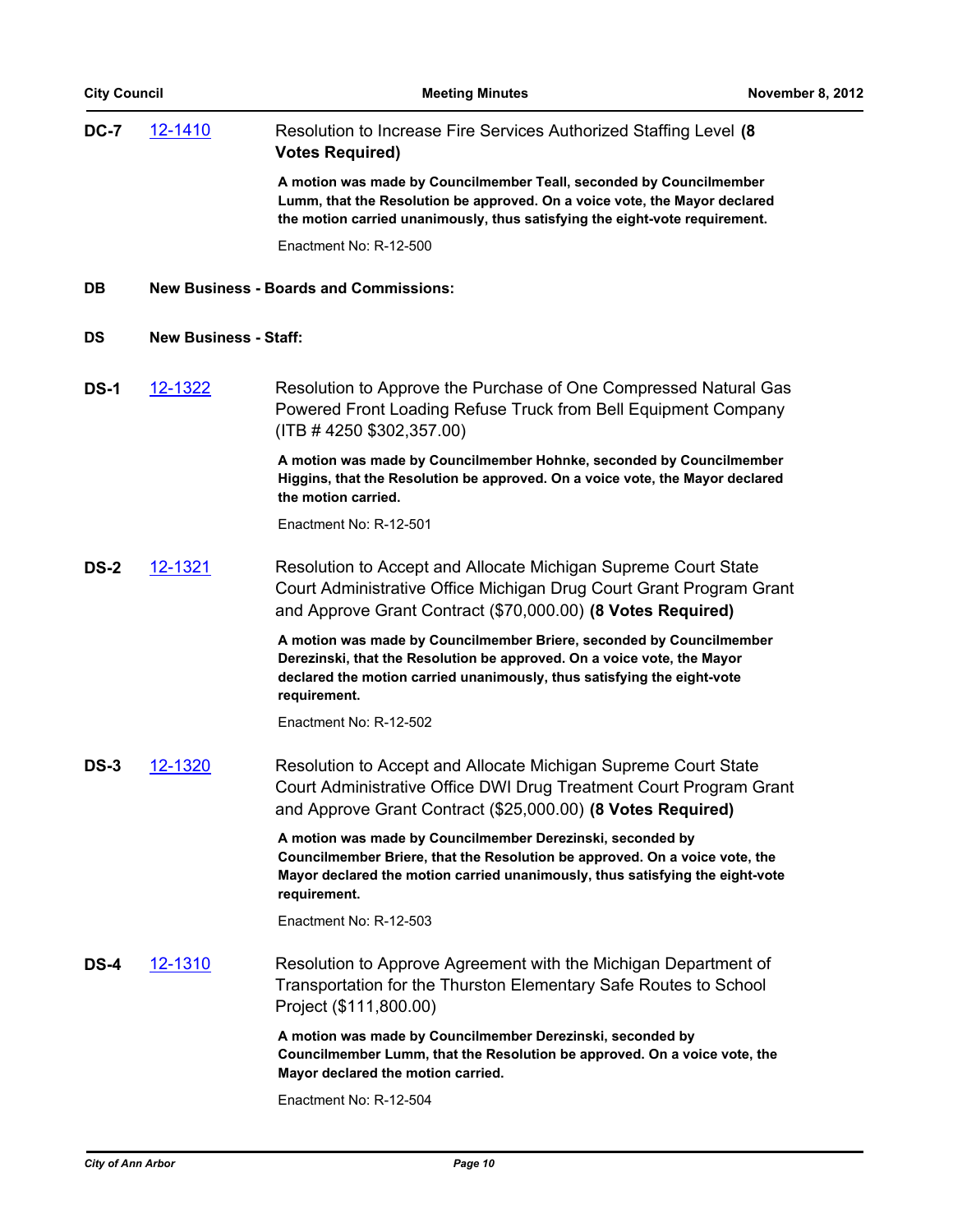| <b>City Council</b> | <b>Meeting Minutes</b>                                                                                                                                                          | <b>November 8, 2012</b>              |
|---------------------|---------------------------------------------------------------------------------------------------------------------------------------------------------------------------------|--------------------------------------|
| 12-1202             | Resolution to Dissolve the Sign Board of Appeals                                                                                                                                |                                      |
|                     | A motion was made by Councilmember Derezinski, seconded by<br>Councilmember Briere, that the Resolution be approved. On a voice vote, the<br>Mayor declared the motion carried. |                                      |
|                     | Enactment No: R-12-505                                                                                                                                                          |                                      |
| 12-1343             | Resolution to Approve a Purchase Order to Manpower for Seasonal<br>Employees for Field Operations within the Public Services Area not to<br>exceed \$55,000.00                  |                                      |
|                     | A motion was made by Councilmember Anglin, seconded by Councilmember<br>Derezinski, that the Resolution be approved. On a voice vote, the Mayor<br>declared the motion carried. |                                      |
|                     | Enactment No: R-12-506                                                                                                                                                          |                                      |
|                     |                                                                                                                                                                                 |                                      |
| 12-1420             | 11/8/12 Appointment Confirmations                                                                                                                                               |                                      |
|                     |                                                                                                                                                                                 | <b>COMMUNICATIONS FROM THE MAYOR</b> |

**A motion was made by Councilmember Derezinski, seconded by Councilmember Taylor, to approve the following appointments in a one-step process and to increase the number of members to the North Main Street - Huron River Corridor Task Force:**

**North Main Street-Huron River Corridor Task Force**

**Sandi Smith (filling a vacancy) 515 N. Ashley St. Ann Arbor, MI 48103**

**Sabra Briere (Replacing Councilmember Smith)**

**On a voice vote, the Mayor declared the motion carried unanimously, thus satisfying the eight-vote requirement.**

*Mayor Hieftje recommended the following appointments at the October 15, 2012 Regular Session of Council:*

*City Planning Commission*

*Tony Derezinski (Replacing-Evan Pratt) 1245 Glendaloch Ct. Ann Arbor, MI 48104*

*Term: November 8, 2012-June 30, 2013*

**A motion was made by Councilmember Kunselman, seconded by Councilmember Teall, that Council concur with the recommendations of the Mayor. On a roll call, the vote was as follows with the Mayor declaring the motion carried:**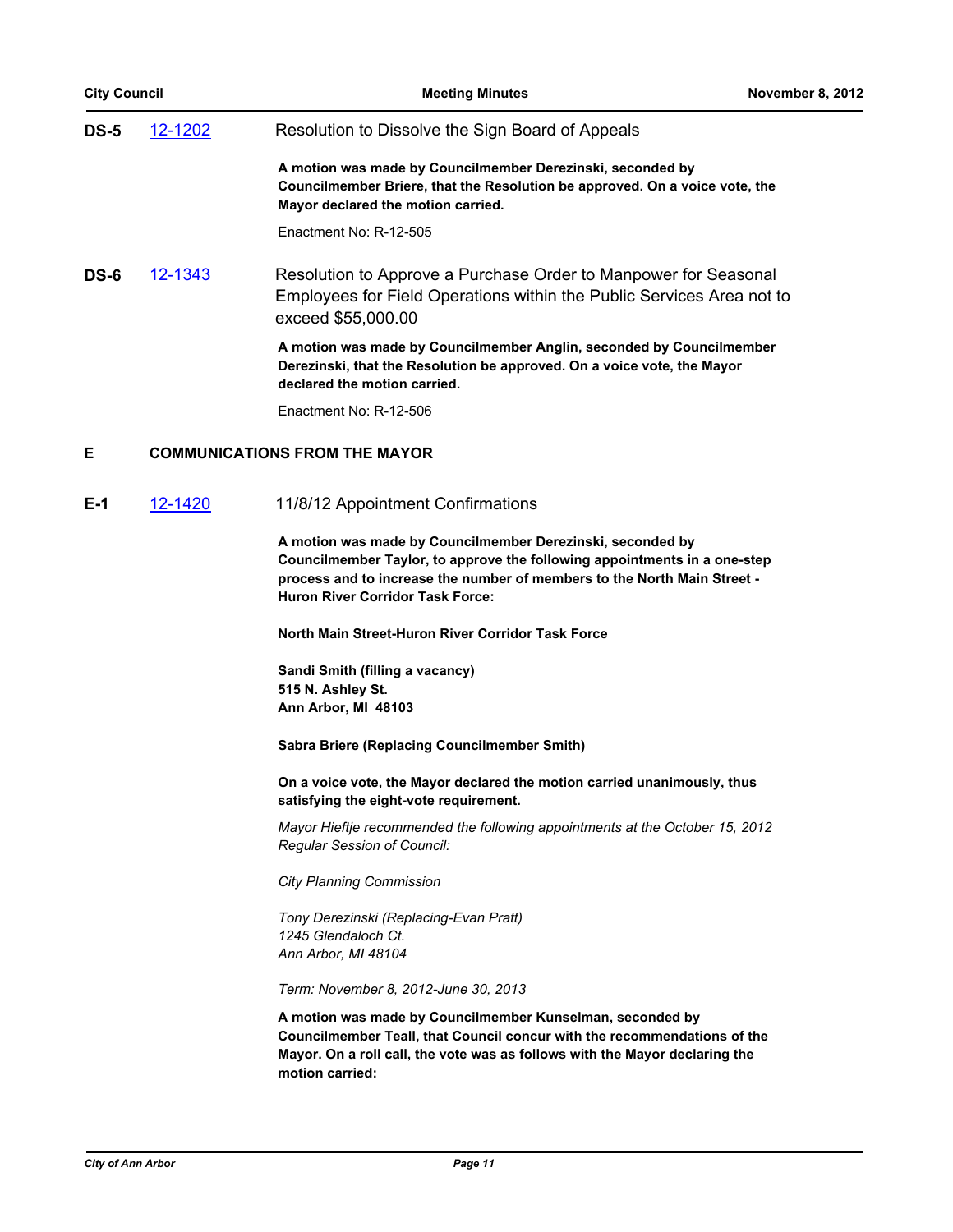- **Yeas:** Mayor Hieftje, Councilmember Kunselman, Councilmember Higgins, Councilmember Teall, Councilmember Anglin, Councilmember Briere, Councilmember Derezinski, Councilmember Taylor and Councilmember Hohnke Yeas:  $9 -$
- **Nays:** 1 Councilmember Lumm
- **Absent:** 1 Councilmember Smith

#### **E-2** [12-1408](http://a2gov.legistar.com/gateway.aspx/matter.aspx?key=9734) Appointment - Nomination

*Mayor Hieftje responded to concerns made earlier in the meeting regarding AATA Board members who do not live in the City. The Mayor noted that any appointment to a City Board by a non-resident requires an eight-vote approval of Council. Mayor Hieftje also stated these appointments are typically made because of a special skill set that a person brings to the board.* 

*Mayor Hieftje placed the following nominations on the table for approval at a later date:*

*Zoning Board of Appeals*

*Maureen Sertich (Re-Appointment) 2485 Packard Apt. V Ann Arbor, MI 48104*

*Term: November 19, 2012 - November 18, 2015*

**Referred to the City Council, due back on 11/19/2012.**

#### **COMMUNICATIONS FROM COUNCIL**

#### *FAREWELLS*

*Outgoing Councilmembers Derezinski and Hohnke gave farewell speeches and were presented with words and gifts of appreciation from the remaining members of Council.*

# **F WRITTEN COMMUNICATIONS FROM THE CITY ADMINISTRATOR**

**F-1** [12-1344](http://a2gov.legistar.com/gateway.aspx/matter.aspx?key=9662) Third Quarter 2012 Investment Portfolio Report

**Received and Filed**

# **G COMMUNICATIONS FROM THE CITY ATTORNEY**

- **H & I CLERK'S REPORT OF COMMUNICATIONS, PETITIONS AND REFERRALS**
- **H The following communications were referred as indicated:**

## **Passed on consent agenda**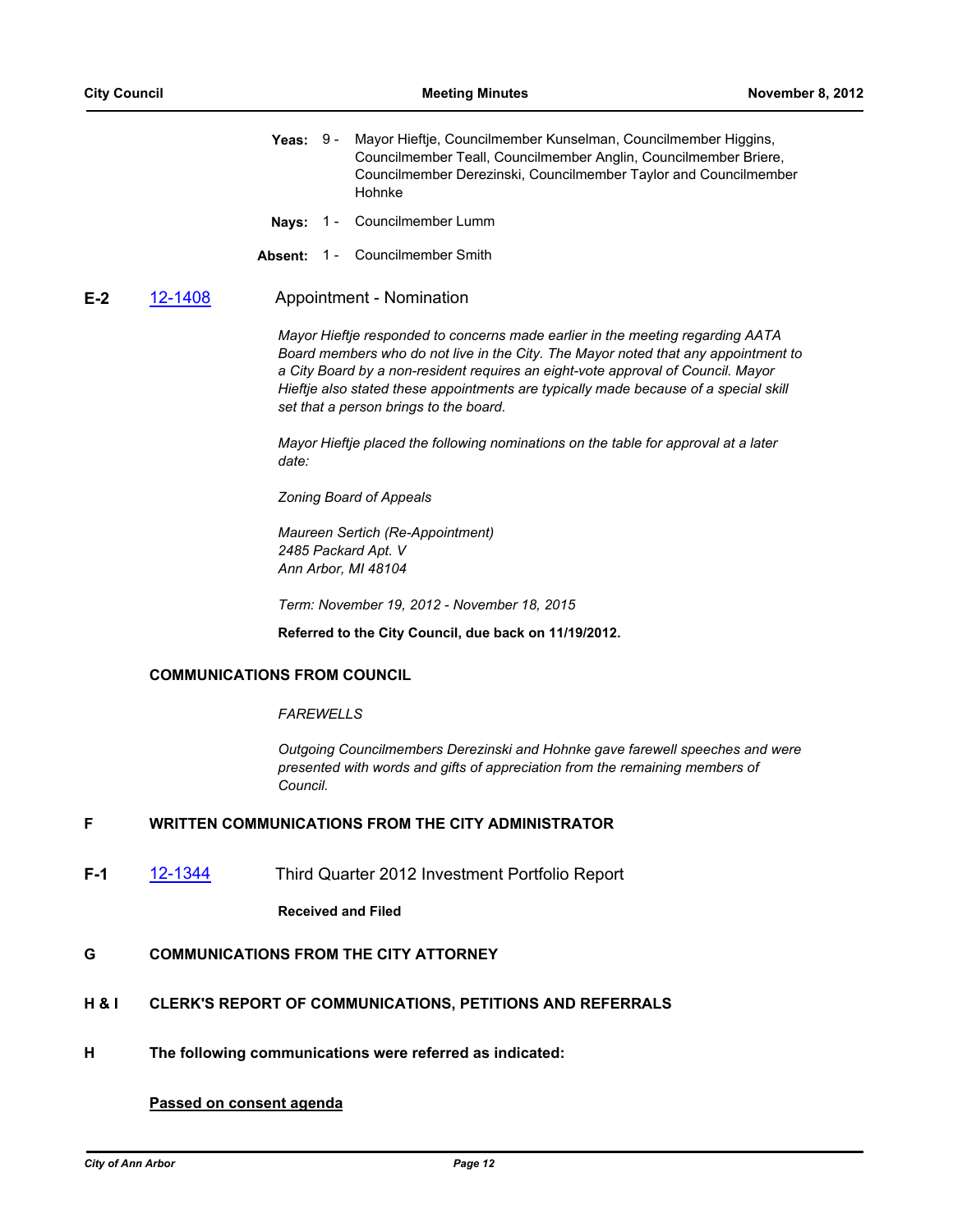| <b>City Council</b> |                | <b>Meeting Minutes</b>                                                                                                                                                                                                                        | November 8, 2012 |
|---------------------|----------------|-----------------------------------------------------------------------------------------------------------------------------------------------------------------------------------------------------------------------------------------------|------------------|
|                     |                | A motion was made by Councilmember Hohnke, seconded by Councilmember<br>Derezinski, that the following Consent Items be approved as presented. On a<br>voice vote, the Mayor declared the motion carried.                                     |                  |
| $H-1$               | 12-1368        | Communication from Sandra S. Elser regarding Notice of Intent to<br>Establish the Catherine Place Condominiums - Planning and<br><b>Development Services</b>                                                                                  |                  |
| $H-2$               | 12-1377        | Communication from Michael Ford, Chief Executive Officer of the Ann<br>Arbor Transportation Authority (AATA) regarding status of the newly<br>forming countywide transit authority                                                            |                  |
| $H-3$               | 12-1382        | Communications from Janis Bobrin regarding notice of hearings on<br>proposed Allen Creek Miller Ave. Project scheduled for November 15,<br>2012 and the Allen Creek Miller Ave. Drain Project - Planning and<br><b>Development Services</b>   |                  |
| H-4                 | 12-1383        | Communication from the Washtenaw County Parks and Recreation<br>Commission regarding the Connecting Communities Initiative - Parks<br>and Recreation                                                                                          |                  |
| $H-5$               | 12-1415        | Communication from the Washtenaw County Administrator regarding<br>Official 30-day Notice under Public Act 196 for Local Communities to<br>Decide Whether to Withdraw from "The Washtenaw Ride" Countywide<br><b>Transportation Authority</b> |                  |
| $\mathbf{I}$        |                | The following minutes were received for file:                                                                                                                                                                                                 |                  |
| $I-1$               | 12-0987        | Council Liquor License Review Committee Meeting Minutes - June 22<br>and July 20, 2012                                                                                                                                                        |                  |
| $I-2$               | 12-1197        | Zoning Board of Appeals Meeting Minutes August 22, 2012                                                                                                                                                                                       |                  |
| $I - 3$             | 12-1207        | Park Advisory Commission Meeting Minutes of August 21, 2012                                                                                                                                                                                   |                  |
| $I - 4$             | <u>12-1211</u> | Airport Advisory Committee Minutes - July 18, 2012                                                                                                                                                                                            |                  |
| $I-5$               | 12-1317        | Ann Arbor Downtown Development Authority Minutes - September 5,<br>2012                                                                                                                                                                       |                  |
| $I-6$               | 12-1319        | Downtown Area Citizens Advisory Council Minutes - October 2, 2012                                                                                                                                                                             |                  |
| $I - 7$             | 12-1372        | Ann Arbor Public Art Commission Meeting Minutes - August 2012                                                                                                                                                                                 |                  |
|                     |                | CENEDAL (2 MINILITEC EACH)<br>IC COMMENT                                                                                                                                                                                                      |                  |

 $\sim$ 

# **PUBLIC COMMENT - GENERAL (3 MINUTES EACH)**

*Thomas Partridge, City resident, spoke about the re-election of President Obama and*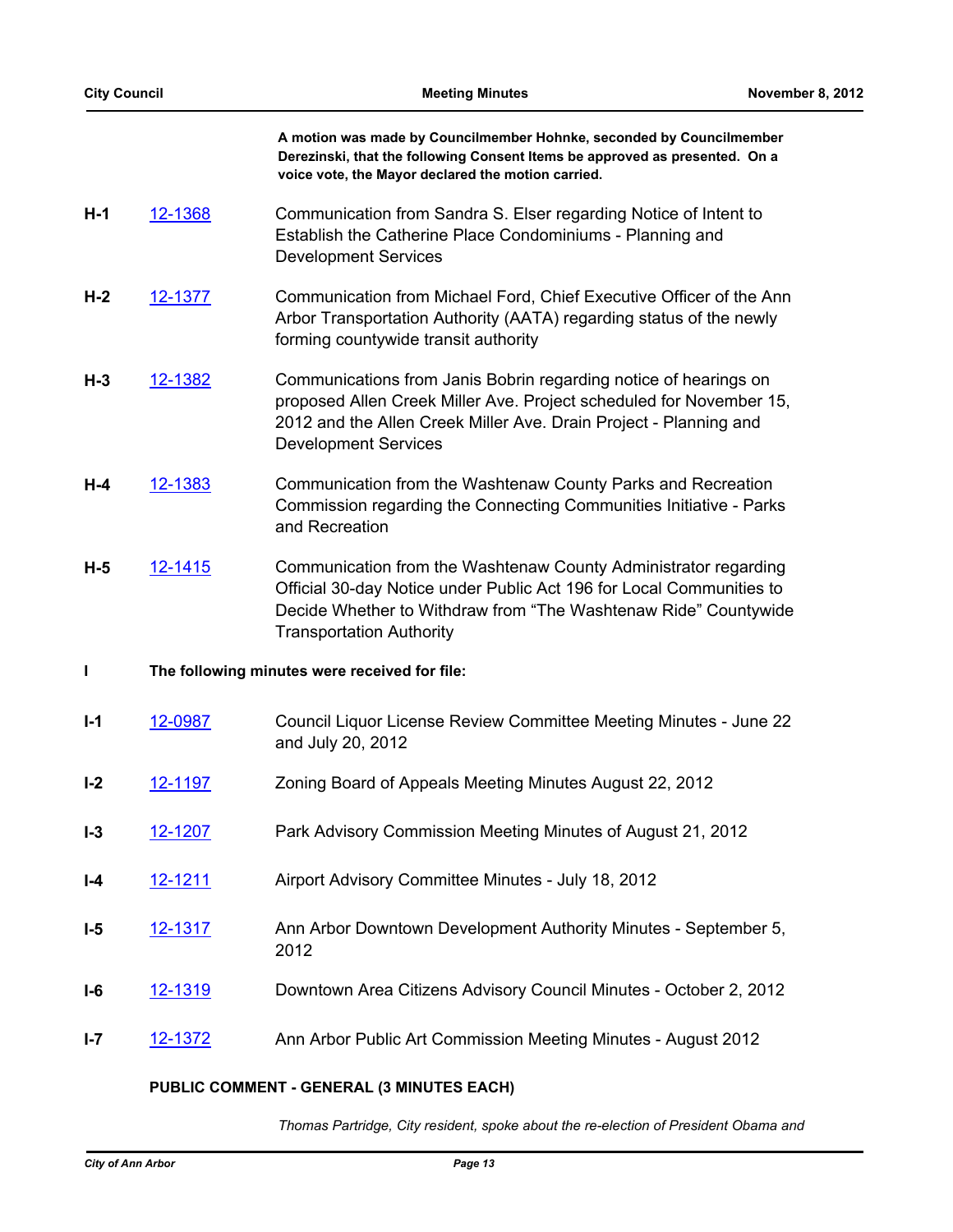*questioned some of the decisions made by Council, including regarding public transportation.*

**CLOSED SESSION UNDER THE MICHIGAN OPEN MEETINGS ACT, INCLUDING BUT NOT LIMITED TO, LABOR NEGOTIATIONS STRATEGY, PENDING LITIGATION, AND ATTORNEY/CLIENT PRIVILEGED COMMUNICATIONS SET FORTH OR INCORPORATED IN MCLA 15.268 (C), (E), AND (H).**

> **A motion was made by Councilmember Hohnke, seconded by Councilmember Derezinski, that Council enter into Closed Session under MCL 15.268 (a) to discuss the City Attorney's personnel evaluation. On a roll call, the vote was as follows with the Mayor declaring the motion carried (The meeting recessed at 11:56 p.m.):**

Yeas: 10 - Mayor Hieftje, Councilmember Kunselman, Councilmember Higgins, Councilmember Teall, Councilmember Anglin, Councilmember Briere, Councilmember Derezinski, Councilmember Taylor, Councilmember Hohnke and Councilmember Lumm

**Nays:** 0

**Absent:** 1 - Councilmember Smith

#### **MEETING RECONVENED**

**A motion was made by Councilmember Derezinski, seconded by Councilmember Hohnke, that the meeting reconvene. On a voice vote, the Mayor declared the motion carried and the meeting reconvened at 12:26 a.m.**

[12-1450](http://a2gov.legistar.com/gateway.aspx/matter.aspx?key=9772) Resolution Approving Amendment to the Employment Agreement between the City of Ann Arbor and City Attorney Stephen Postema

> **A motion was made by Councilmember Higgins, seconded by Councilmember Taylor, that the Resolution be approved. On a voice vote, the Mayor declared the motion carried.**

Enactment No: R-12-507

# **ADJOURNMENT**

**A motion was made by Councilmember Hohnke, seconded by Councilmember Derezinski, that the meeting adjourn. On a voice vote, the Mayor declared the motion carried and the meeting adjourned at 12:30 a.m.**

[12-1485](http://a2gov.legistar.com/gateway.aspx/matter.aspx?key=9812) City Council Emails - November 8, 2012

**COMMUNITY TELEVISION NETWORK (CTN) CABLE CHANNEL 16:**

**LIVE: THURSDAY, NOVEMBER 8, 2012 7:00 P.M. REPLAYS: FRIDAY, NOVEMBER 9, 2012 7:30 P.M.**

# **REPLAYS SUBJECT TO CHANGE WITHOUT NOTICE**